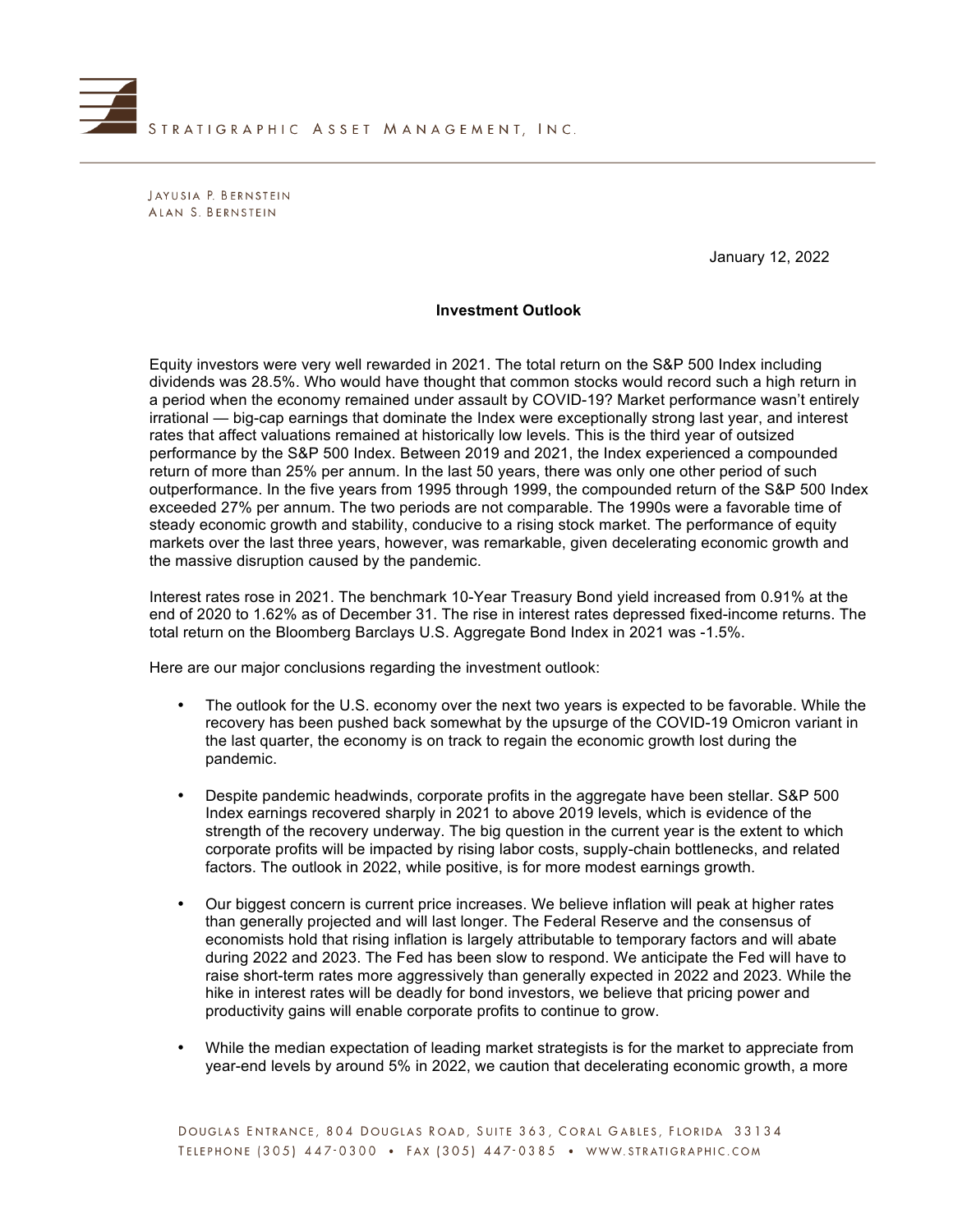> moderate outlook for corporate profits, the general uncertainty over the magnitude and threat of inflation, rising interest rates, and currently high equity valuations could result in a bumpy market in 2022.

# **The economic backdrop for U.S. investors is moderately favorable.**

The U.S. economy will experience rapid growth in 2022 as the recovery from the pandemic continues. Table 1 provides forecasts for real GDP growth made by institutional economists surveyed by Bloomberg and by Federal Reserve Board members and Federal Reserve Bank presidents. The economy took a hit in 2020 when GDP contracted by 3.4% and the unemployment rate rose to 5.5%. Owing largely to the stimulus provided by federal programs as well as progress made through vaccines and other measures to control the virus, the economy roared back in 2021. Because of the impact of the Omicron variant, it is possible that some of the growth anticipated in 2022 will be pushed out to 2023. However, if the forecasts are generally correct, the economy from 2019 through 2023 will have expanded at a compounded growth rate of around 2.1% per annum, which astonishingly is a bit higher than the original forecasts in this period prior to the pandemic. This unexpected achievement reflects the massive federal support during this period.

One way of assessing the economic cost of the pandemic is to estimate the incremental increase in federal debt above the level it would have been had there been no pandemic. Based on the current and pre-pandemic forecasts of the Congressional Budget Office, the five-year cumulative deficits and the federal debt are projected to be \$3.5 trillion higher, an amount equal to around 15% of the country's total GDP.<sup>1</sup> How many countries can issue sovereign bonds of this magnitude without destabilizing their bond markets? The Treasury experienced no problems in 2021 with bond placement. The rise in Treasury rates last year was linked more to inflation expectations and anticipated tightening monetary policy than to any weakness in the creditworthiness of the United States Government.

| Table 1                                                                         |        |         |           |      |      |           |  |
|---------------------------------------------------------------------------------|--------|---------|-----------|------|------|-----------|--|
| U.S. Economic Data                                                              | Actual |         | Projected |      |      |           |  |
|                                                                                 | 2019   | 2020    | 2021      | 2022 | 2023 | 2024      |  |
| Real GDP (YoY%)                                                                 |        |         |           |      |      |           |  |
| Economists (78)                                                                 | 2.3%   | $-3.4%$ | 5.6%      | 3.9% | 2.5% | <b>NA</b> |  |
| <b>Federal Reserve</b>                                                          | 2.3%   | $-3.4%$ | 5.5%      | 4.0% | 2.2% | 2.0%      |  |
| Sources: Bloomberg as of January 4, 2022 and Federal Reserve, December 15, 2021 |        |         |           |      |      |           |  |

### **Corporate profits have been astonishingly strong despite disruptions and higher operating costs.**

The pandemic posed serious challenges to U.S. corporations, including the breakdown of overseas supply chains, rising energy costs, labor shortages, semiconductor shortages, and shutdowns. The virus especially affected travel, hotels, cruises, and entertainment, among other businesses. Notwithstanding the disruptions, the S&P 500 companies in the aggregate experienced a remarkable recovery in 2021. The consensus of analysts is that earnings will be reported at a significantly higher level than in 2019. One important driver of earnings last year was the excess savings of households — estimated at over

 $1$  These estimates are based on the actual and projected data published by the Congressional Budget Office in its 10-Year Budget Projections publications in January 2020 and July 2021. The CBO forecasts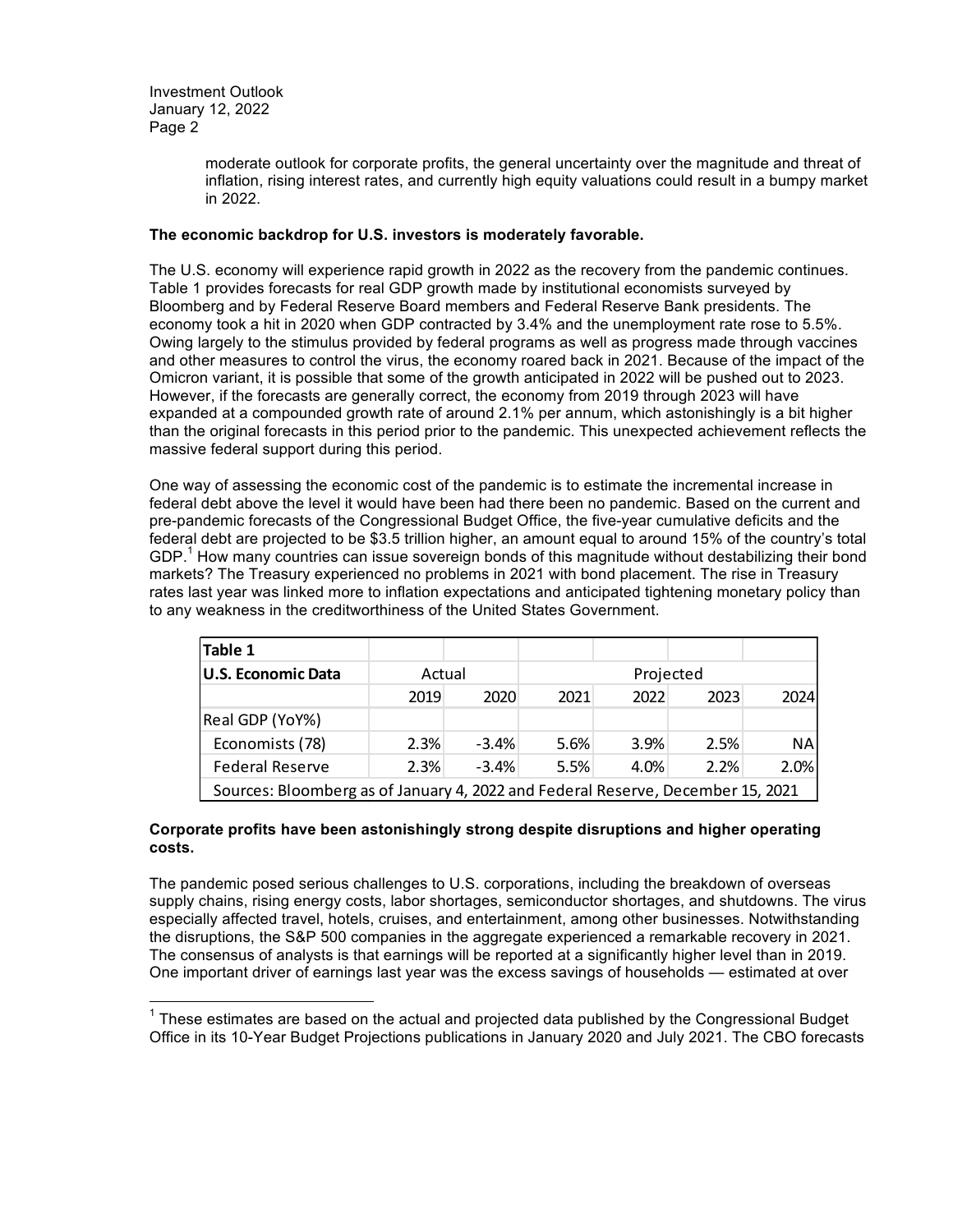\$2 trillion — generated by federal support programs. Also important was the pricing power of the largest companies that enabled them to pass along the higher costs caused by the pandemic. While the earnings outlook for 2022 seems favorable, forecasts are less predictable owing to the virus and inflation. We are assuming that the impact of the Omicron variant will peak in the first quarter and operating margins will contract somewhat. On this basis, earnings growth in the mid-to-high single-digit range seems reasonable. Most earnings estimates do not provide for a corporate tax increase in 2022, although such legislation is still possible.

# **The biggest uncertainties looming over capital markets are inflation and the future level of interest rates.**

For the first time in more than 30 years, the United States is experiencing elevated inflation as measured by major consumer price indices. In explaining the rise in prices and the outlook for inflation, there are two camps. One led by the Fed, including most economists, believes that the supply chain bottlenecks and labor shortages that gave rise to the current inflation will abate over the next two years. Table 2 shows the forecasts of the Fed and consensus of economists for inflation peaking in 2021 and gradually declining thereafter.

A second camp, represented by Harvard professor Lawrence Summers, believes pandemic-related stimulus legislation is creating excess demand that is driving inflation to higher levels.<sup>2</sup> In a December interview with Bloomberg, Summers stated, "We're going to entrench inflation way above 2% — perhaps in the 4% or even higher range. $3<sup>3</sup>$ 

| Table 2                                                                      |      |      |      |           |        |  |  |
|------------------------------------------------------------------------------|------|------|------|-----------|--------|--|--|
| Inflation Forecasts, Personal Consumption Expenditures (PCE) Index           |      |      |      |           |        |  |  |
|                                                                              | 2021 | 2022 | 2023 | 2024      | Longer |  |  |
|                                                                              |      |      |      |           | Run    |  |  |
| Federal Reserve Forecasts                                                    | 5.3% | 2.6% | 2.3% | 2.1%      | 2.0%   |  |  |
| Consensus of Economists                                                      | 3.8% | 3.5% | 3.2% | <b>NA</b> |        |  |  |
|                                                                              |      |      |      |           |        |  |  |
| Sources: Federal Reserve Summary of Economic Projections, December 15, 2021  |      |      |      |           |        |  |  |
| https://www.federalreserve.gov/monetarypolicy/files/fomcprojtabl20211215.pdf |      |      |      |           |        |  |  |
| Bloomberg, January 6, 2022                                                   |      |      |      |           |        |  |  |

We have some difficulty with the forecasts of the Fed and the consensus of economists. The PCE Index is rising rapidly, from an annualized rate of 4.4% in September to 5.7% in November. The producer price index for goods and services in November rose at annualized rates of 13.3% and 7.0%, respectively, and will be reflected in consumer inflation indices over the next few months. Housing costs and rents, which together account for more than 20% of the PCE Index, are rising at annualized rates in the midteens. While special factors indicate that goods and housing inflation will not be sustained, we doubt future price increases in these areas will fall back to the 2% area that the Fed expects.

 $^2$  Summers, Lawrence H., "The Biden Stimulus Is Admirably Ambitious. But It Brings Some Big Risks Too," Washington Post, February 4, 2021.<br><sup>3</sup> "Summers Says Policy Makers May Have Now Cemented Inflation at 4%," Chris Anstey, Bloomberg,

December 10, 2021.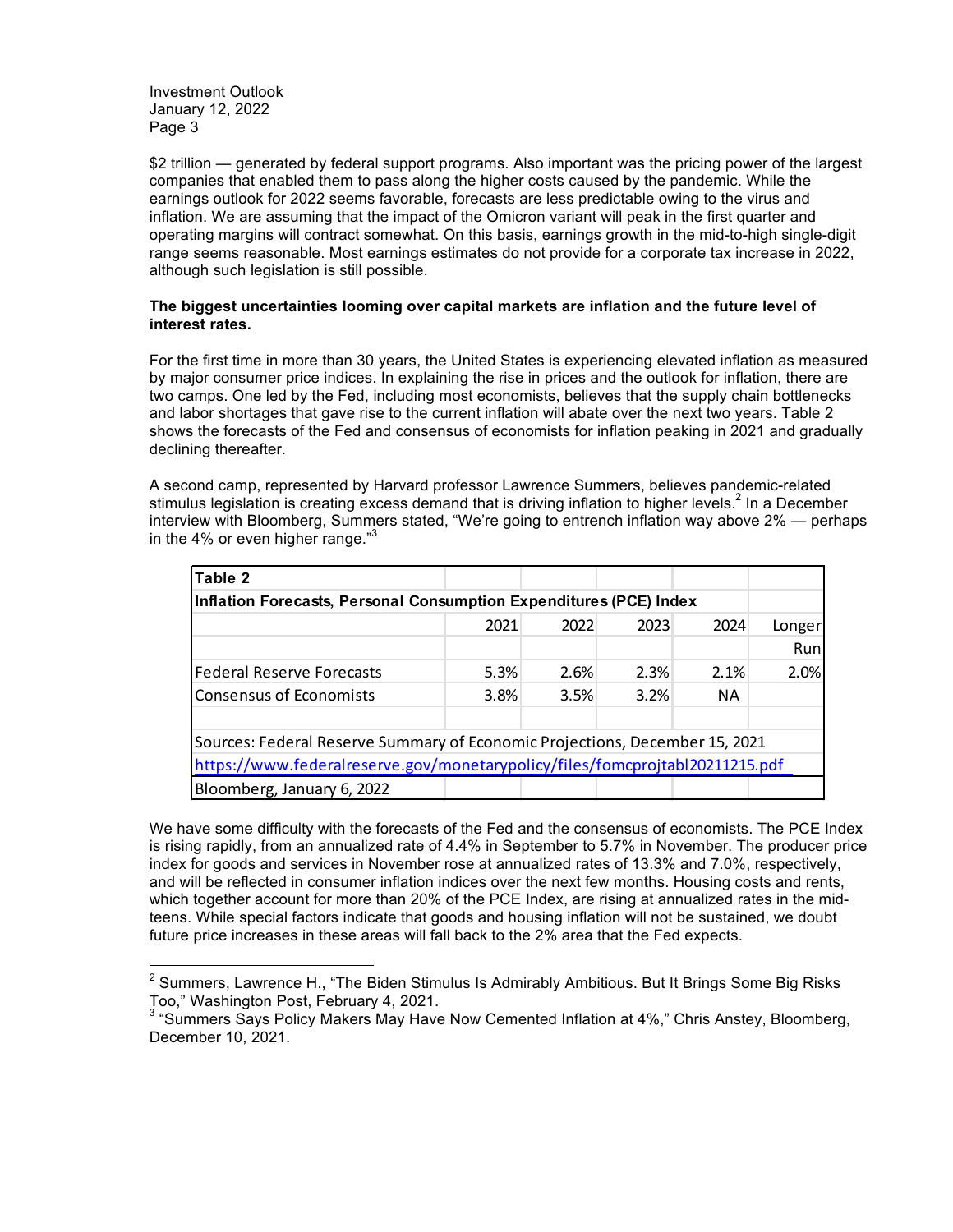Here's our take:

- Price increases will not decelerate markedly in 2022 as the Fed believes. Our view is that inflation will be higher than projected and will persist longer.
- Some unwinding of globalization leading to increased domestic investment and manufacturing will be good for the U.S. economy, but will lead to a rise in real wages and other cost pressures.
- Highly stimulative fiscal policy, including enacted as well as pending legislation, is inflationary.
- We believe the Fed's decision to end the purchase of Treasuries and mortgage-backed securities (tapering), coupled with the implied rate increases in the Federal Funds target rate over the next two years, may be too modest and will take too long to implement.
- Interest rates will rise, but not likely to a level that will greatly affect the bottom line. Many corporations have sufficient pricing power to increase prices, but operating margins will be impacted.
- It is axiomatic that when interest rates rise, equity markets will come under pressure. That is because bonds, a less risky asset class, become more attractive. In general, we would expect valuations (price/earnings ratios) to decline as the market will now discount future corporate earnings by a higher interest rate. Until fixed-income investments generate attractive real returns, the pressure on equity markets should be limited.

# **Here is a quandary: is it possible for the United States to be dysfunctional politically while the country's capital markets remain unaffected?**

It can be argued that a major reason why our capital markets are strong is that political governance and the rule of law are considered rock solid. However, events over the past year, perhaps best symbolized by the insurrection on January 6, 2021, point to growing political risk, which potentially could infect the investment landscape. How do you process a former president who refuses to accept his defeat in the 2020 election given that the peaceful and orderly transfer of presidential power has been a keystone of our democracy? What does it mean that millions of Americans believe the election process was flawed and the 2020 results a fraud in the face of no supporting evidence? What are the implications of broadcasters and social media participants willingly and knowingly propagating falsehoods? We do not know the answers to these questions, but they are on our mind.

### **Our assessment of equity market performance in 2022 is neutral. Further near-term appreciation will be limited, and there are risks of negative returns.**

Common stocks are expensive. While the market at the end of the year was significantly higher than at the beginning, the forward multiples of the S&P 500 Index earnings have not meaningfully changed.<sup>4</sup> That is because the price appreciation of the Index in 2021 was driven by a proportionate increase in earnings.

 $<sup>4</sup>$  In our January 2021 report, the price/earnings ratios on estimated 2021 and 2022 earnings were</sup> calculated at 22.9x and 19.6x respectively.